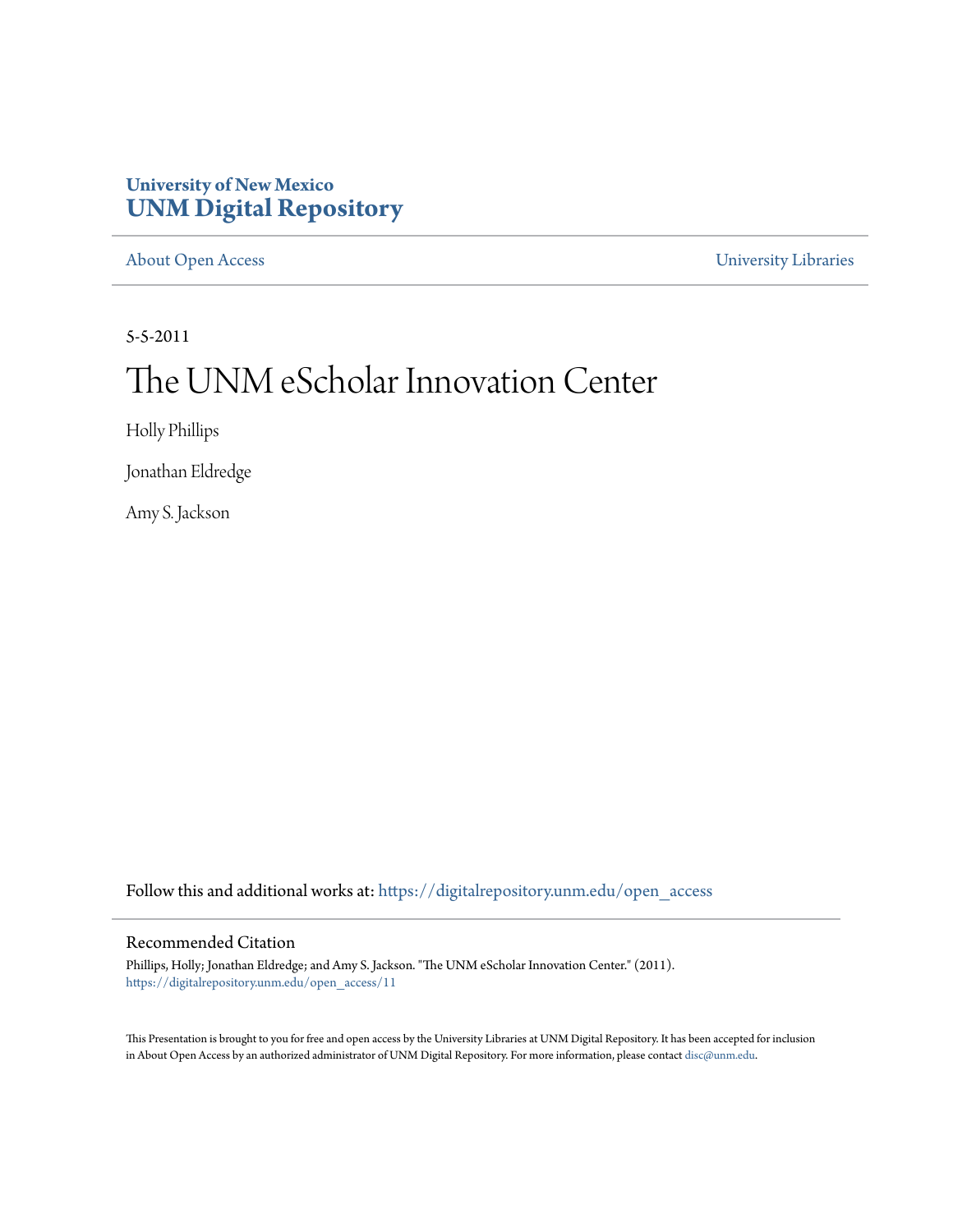# The UNM eScholar Innovation Center

Holly Phillips, Jonathan Eldredge, Amy Jackson April 6, 2011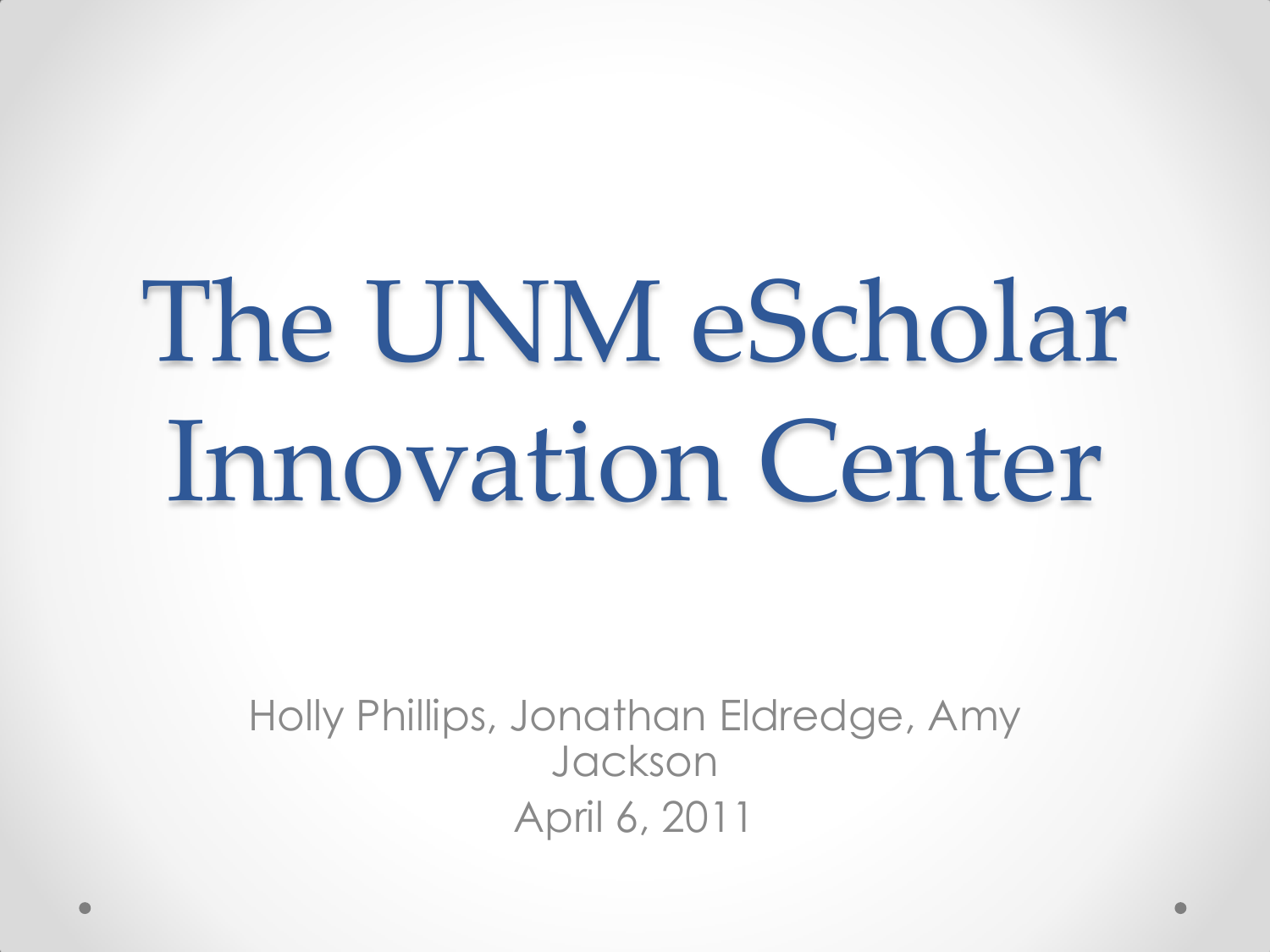# Background

- Changes in Scholarly Communication
	- o Resource costs
	- o Access
	- o National policies
- UNM Libraries, HSLIC, Law Library
- 5 Scholarly Communication Symposiums
	- o International experts
	- o Raise awareness
	- o Advocate for new models
- Beyond advocacy...
	- o 2008 vision: The Libraries of UNM will play a significant role in scholarly communication so UNM can optimize the intellectual value, credibility and impact of its academic output.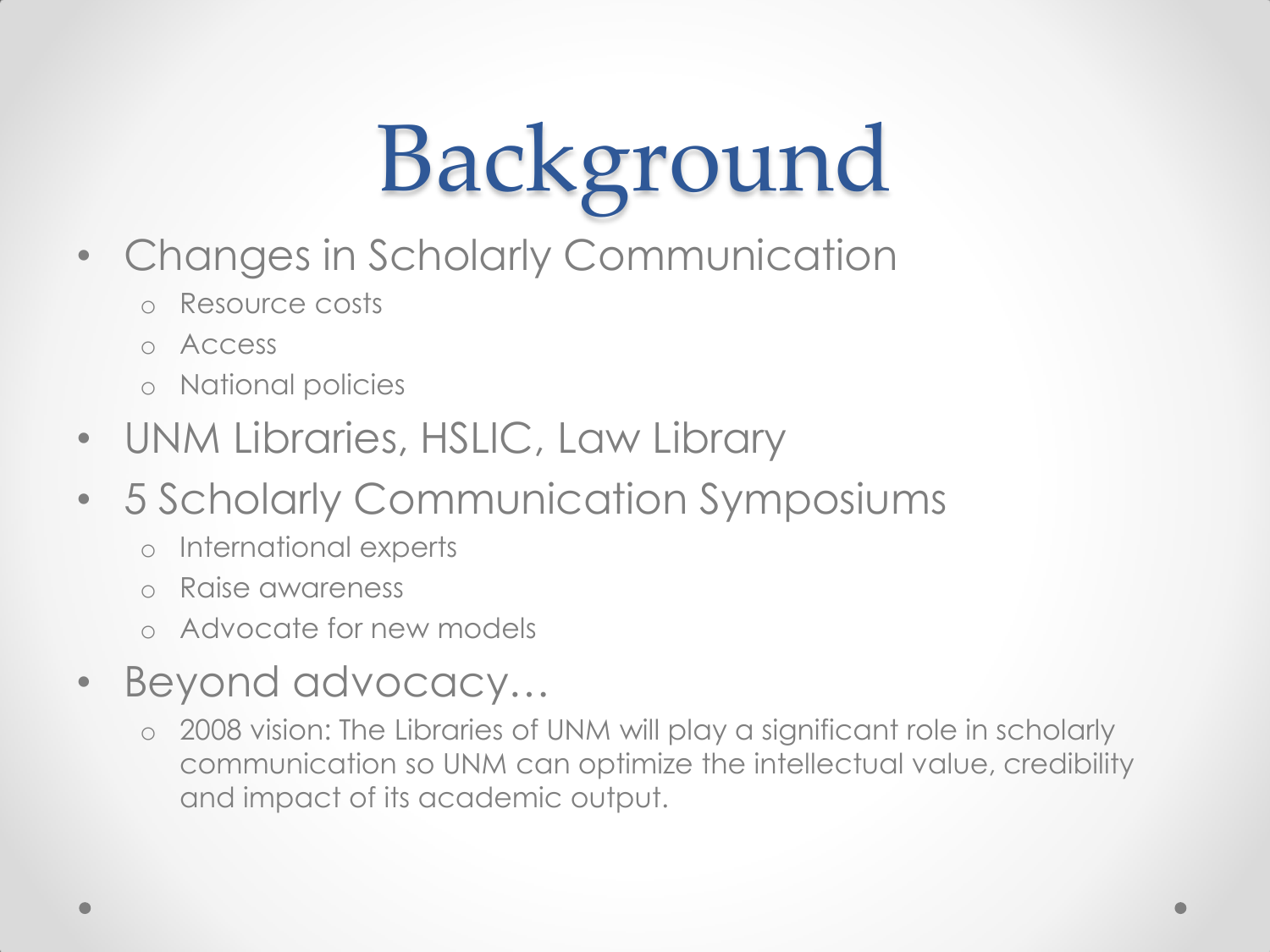## eSIC Introduction



### **Search Contractory FastInform Control Control Control Control Control Control Control Control Control Control Control Control Control Control Control Control Control Control Control Control Control Control Control Control** Services

- o Membership includes UL, HSLIC, Law and adds UNM University Press
- o The mission of the UNM Office of eScholarship is to optimize the intellectual value, credibility and impact of UNM's academic output by promoting the protection of author rights, consulting on publishing options emphasizing free and open access and preservation, and providing services for UNM scholars.
- o [http://escholar.unm.edu](http://escholar.unm.edu/)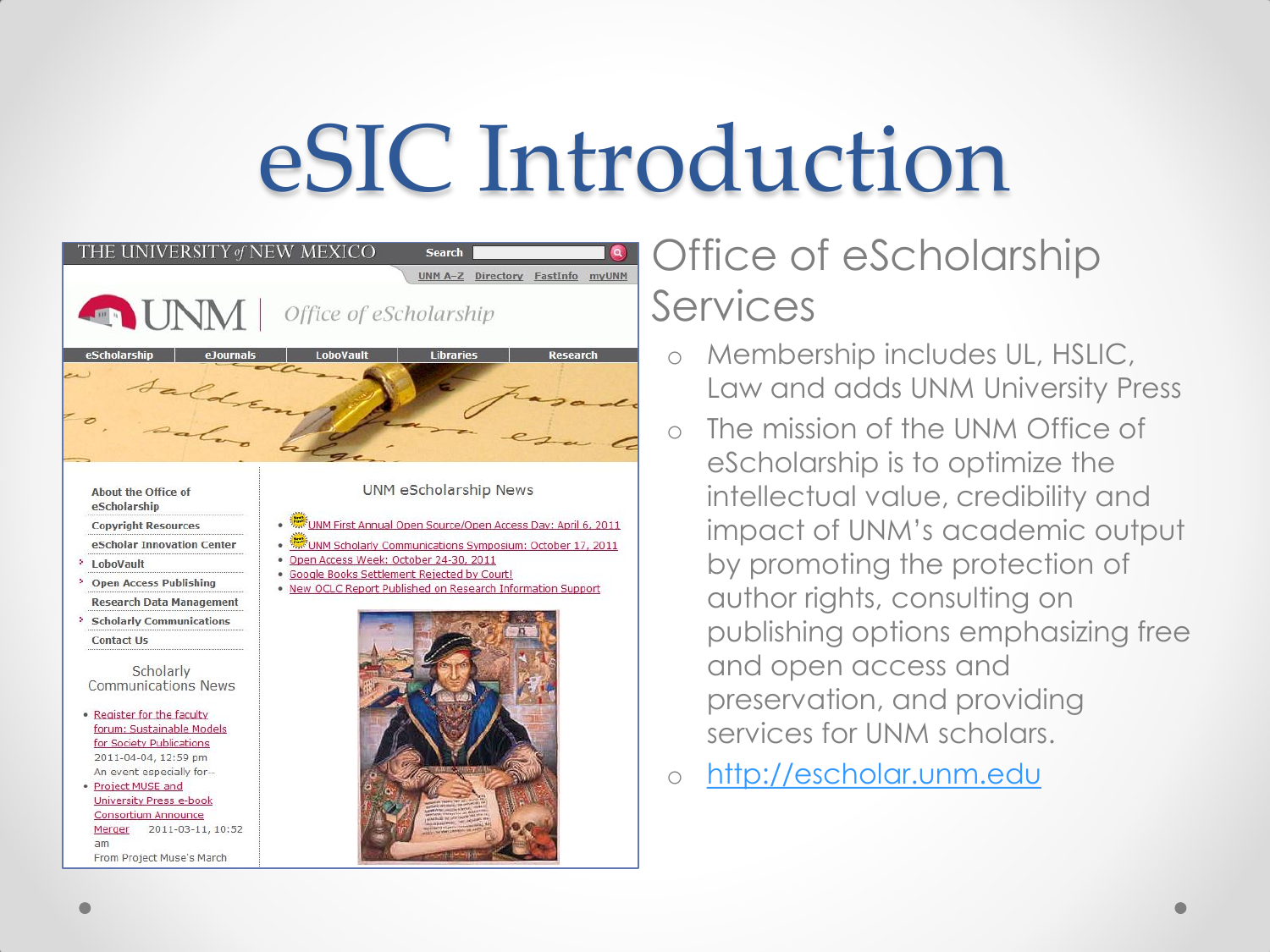### eSIC Introduction

| THE UNIVERSITY of NEW MEXICO |                        | <b>Search</b>        |                   |
|------------------------------|------------------------|----------------------|-------------------|
|                              |                        | UNM A-Z<br>Directory | FastInfo<br>myUNM |
| <b>ENNI</b>                  | Office of eScholarship |                      |                   |
| eScholarship<br>eJournals    | LoboVault              | <b>Libraries</b>     | <b>Research</b>   |
| Saldren<br>z<br>sal          |                        |                      |                   |

### The eScholar Innovation Center:<br>A Collaborative Initiative of the Libraries at UNM

#### **Introduction**

The eScholar Innovation Center (eSIC) is a collaborative initiative of the libraries at UNM, and is part of the Office for eScholarship Services. The purpose of eSIC is to be an advocate within the UNM community for e-scholarship and to support the transition from print to digital authoring. The concept of the Center is to provide specialized facilities, applications and resources to promote electronic publishing, online research collaboration, shared data sets, and open access scholarship, leveraging the support of the libraries, museums and the press at UNM.

The services of eSIC include consultation on author rights as well as the production of various digital media as scholarly products; facilitating dialog by offering of discussion groups and classes in collaborative writing and ePublishing; and supporting digital publishing, including editing, peer review processes, graphic design, marketing, distribution, measurement of use; and archiving, curation, and preservation of digital works. Specific services are:

- Education Services
- Support Services
- Innovation Services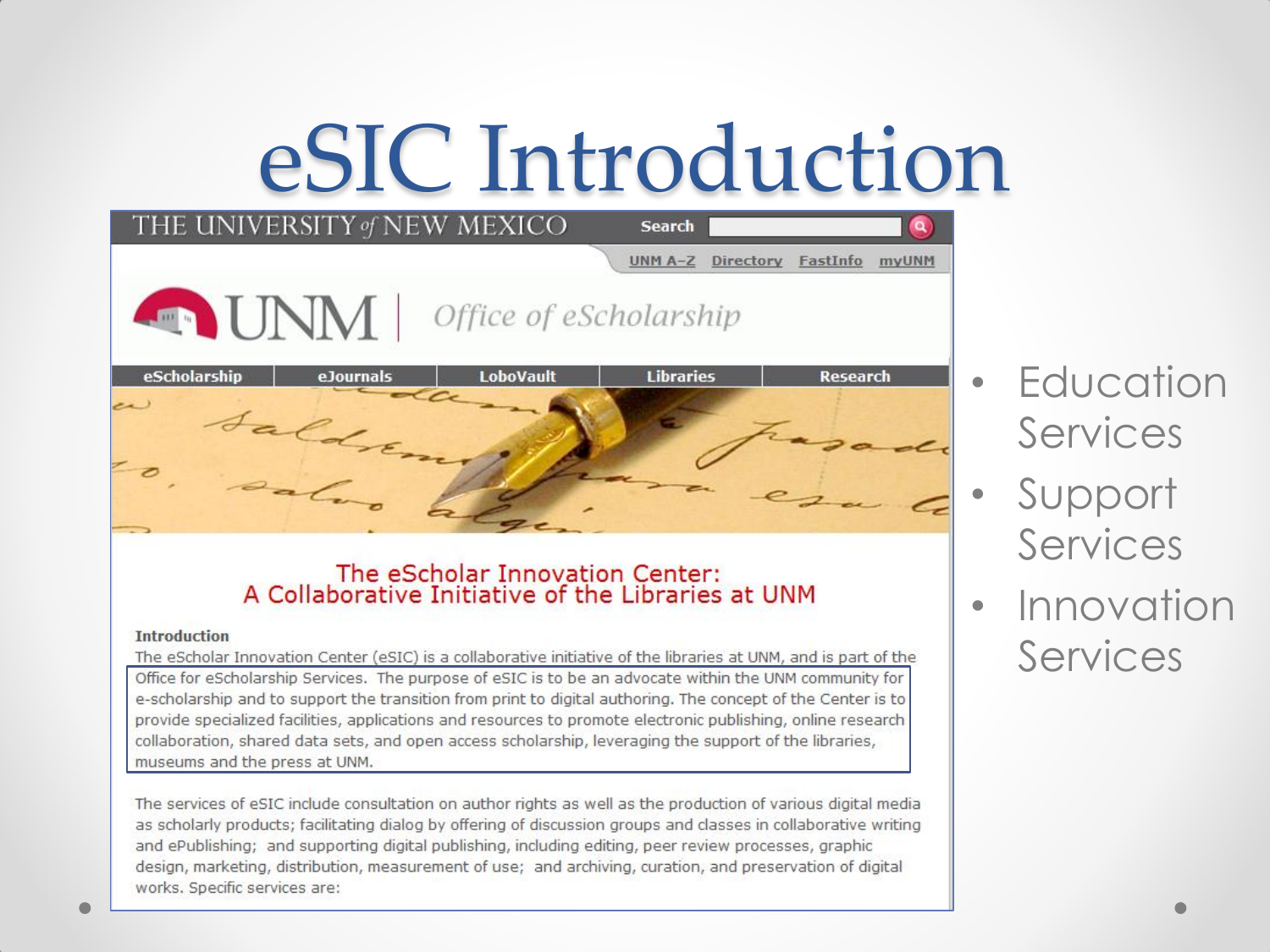## Educational Services

- Workshops and Institutes
	- o Symposium to continue
		- October 17, 2011, 1-3:30pm
		- SUB, Lobo A & B
		- James J. Duderstadt, PhD, Keynote The Future of Academic Scholarship
	- o March 2010 Evidence-Based Scholarly Communication Conference
- Credit courses
	- o UNM HSC CTSC BioMedical Informatics core 5<sup>th</sup> year
	- Summer 2011 Environmental informatics
	- o Fall 2012 Informatics courses offered through UL
- Outreach
	- o Departmental meetings and lots of other venues like this one
	- o Presentations as national meetings
- Research
	- o Papers on institutional repositories, NIH Public Access Policy, etc.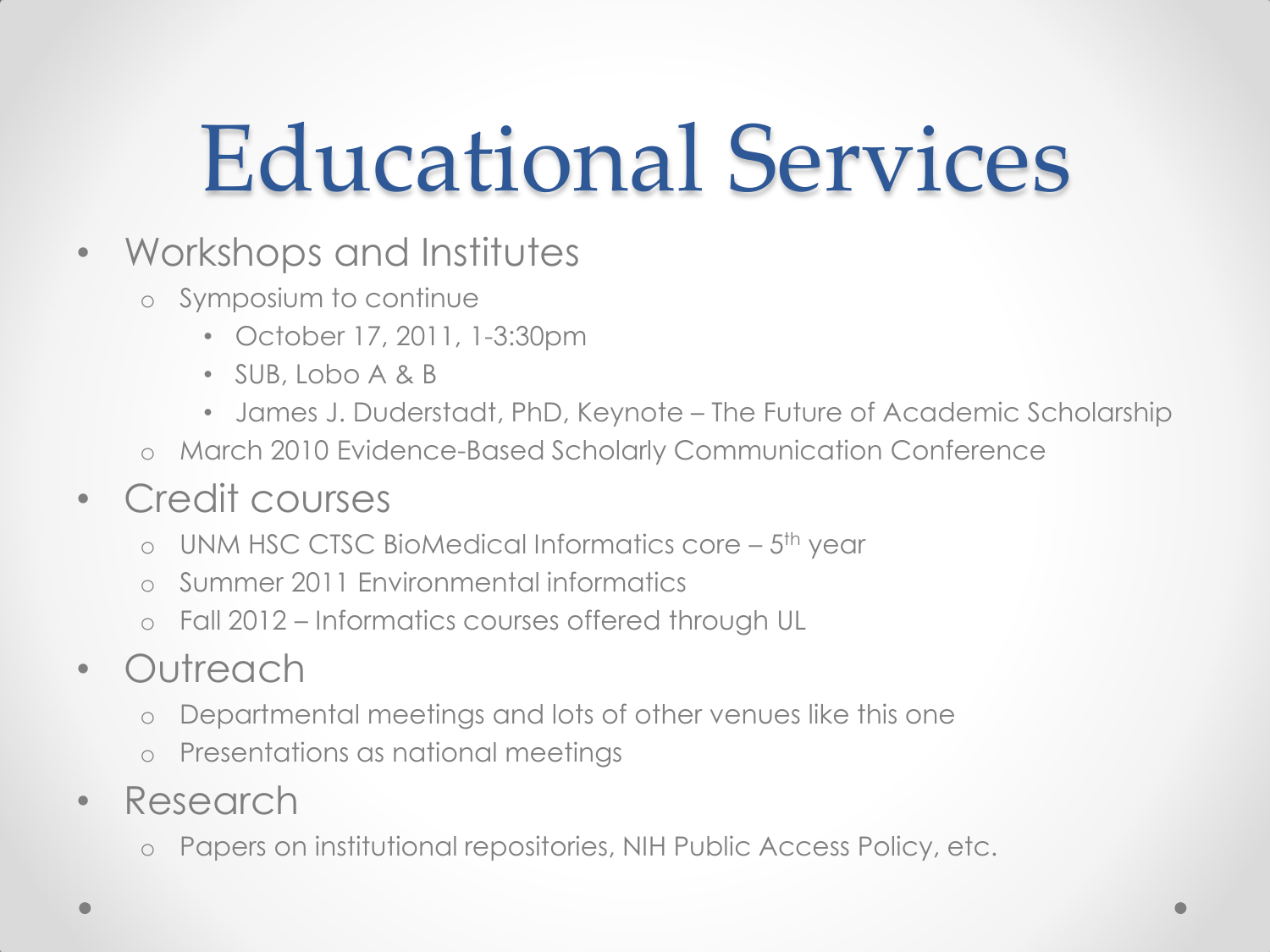# Publishing Initiatives

- OJS
- Copyright
- LoboVault for articles published elsewhere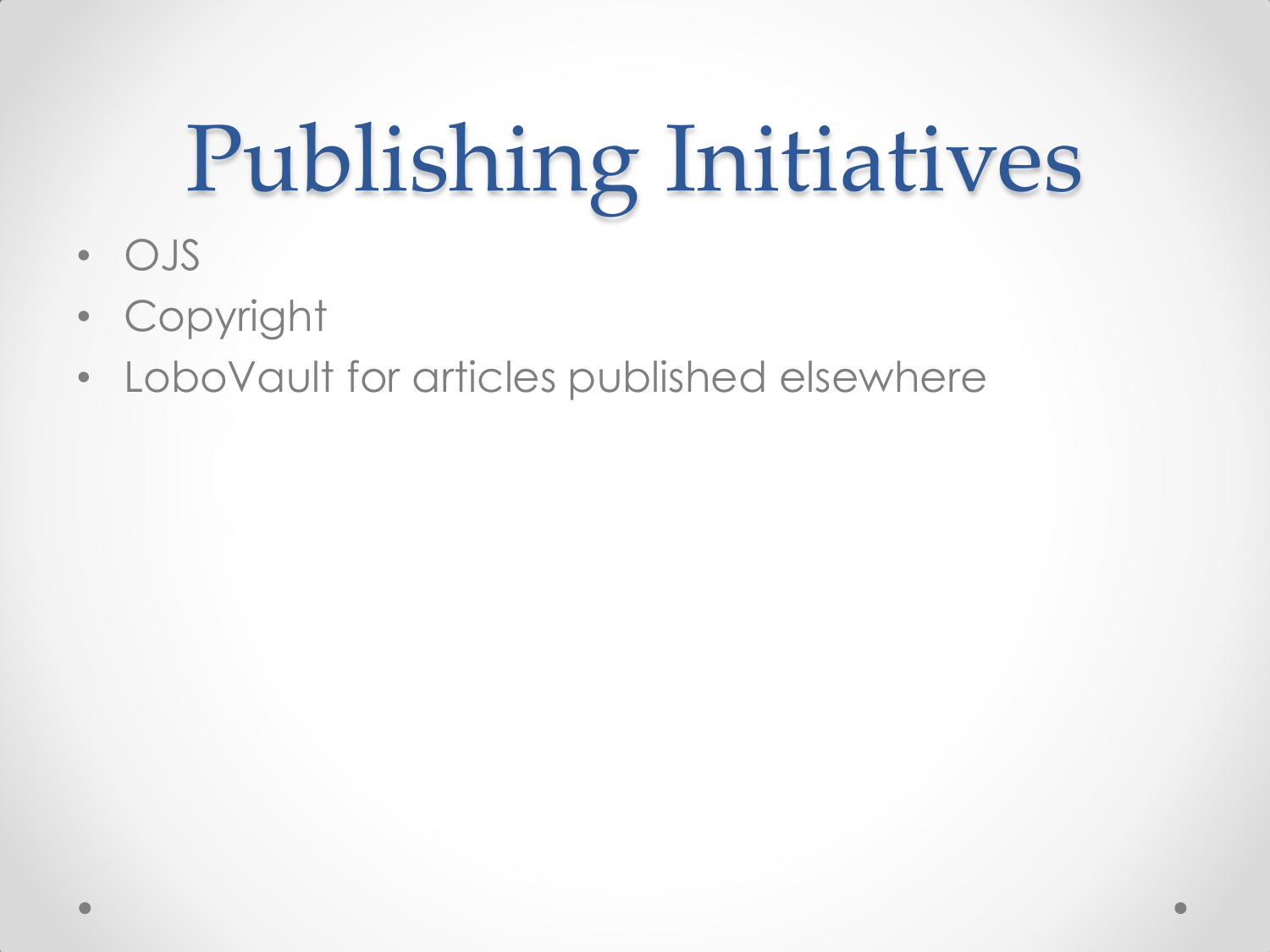### Data Initiatives

• Data Curation/Open Data

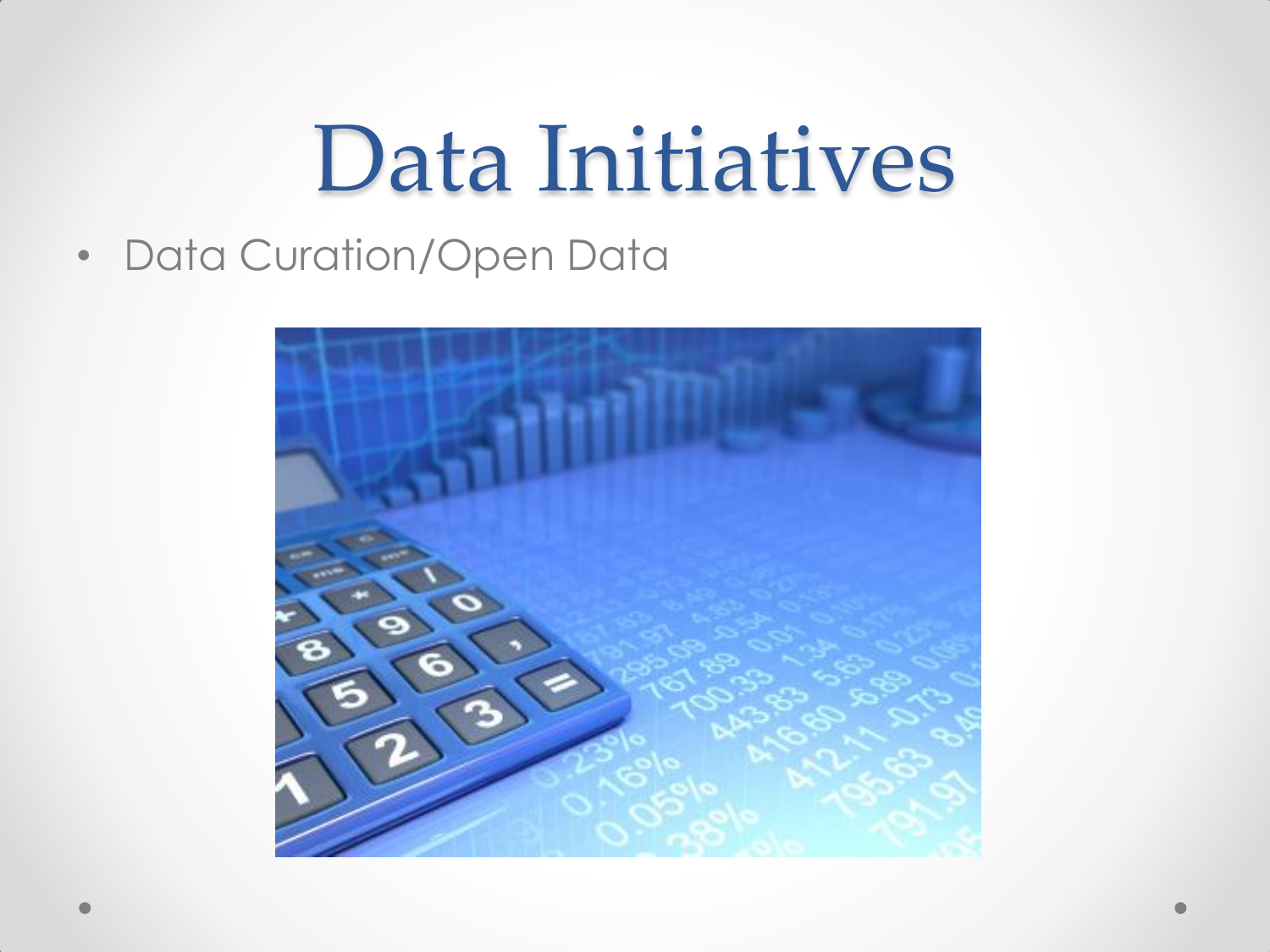### Data Initiatives

• LoboVault for data storage

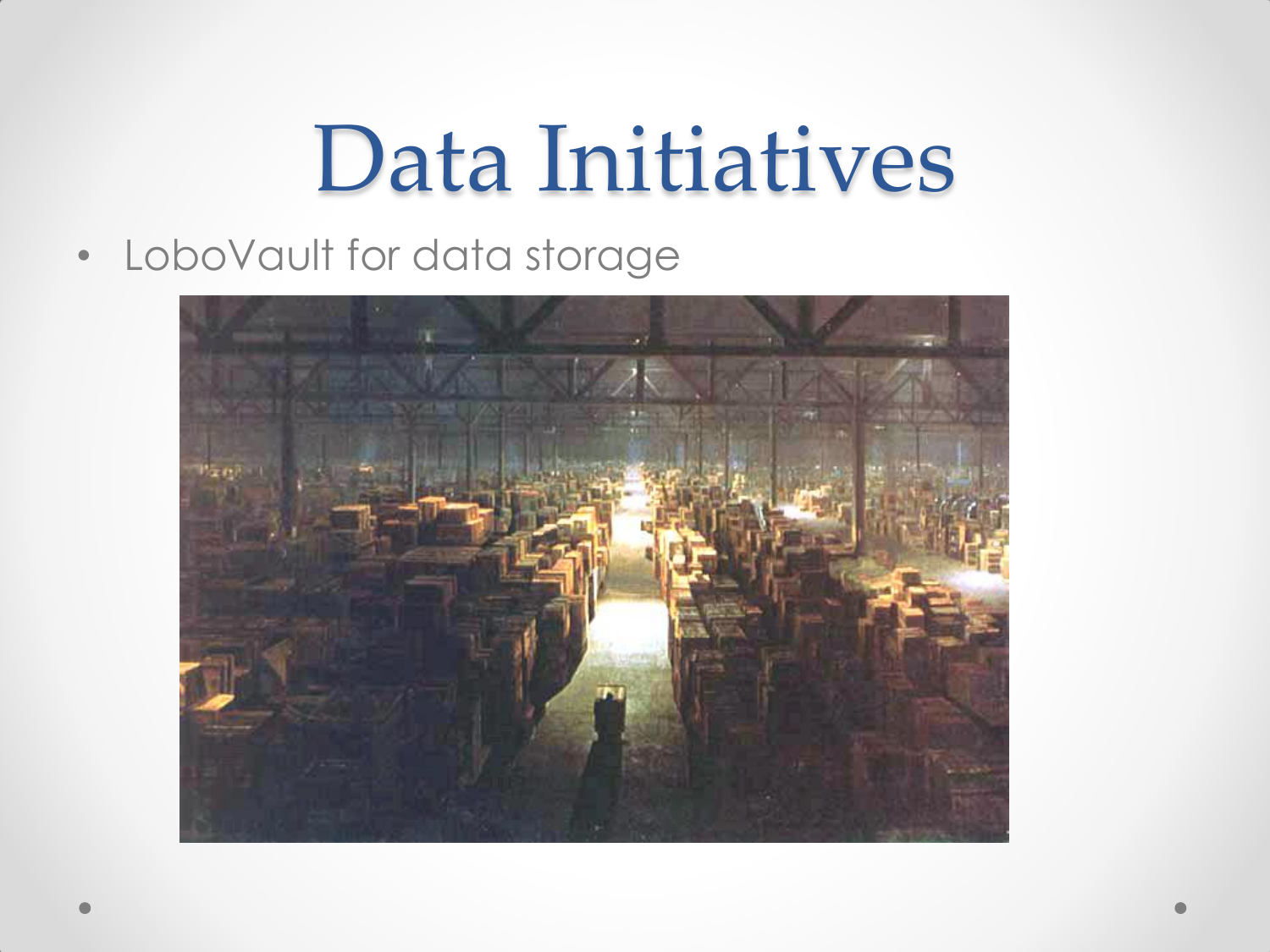### Data Initiatives

• Depository Submission Assistance (NSF/NIH requirements)